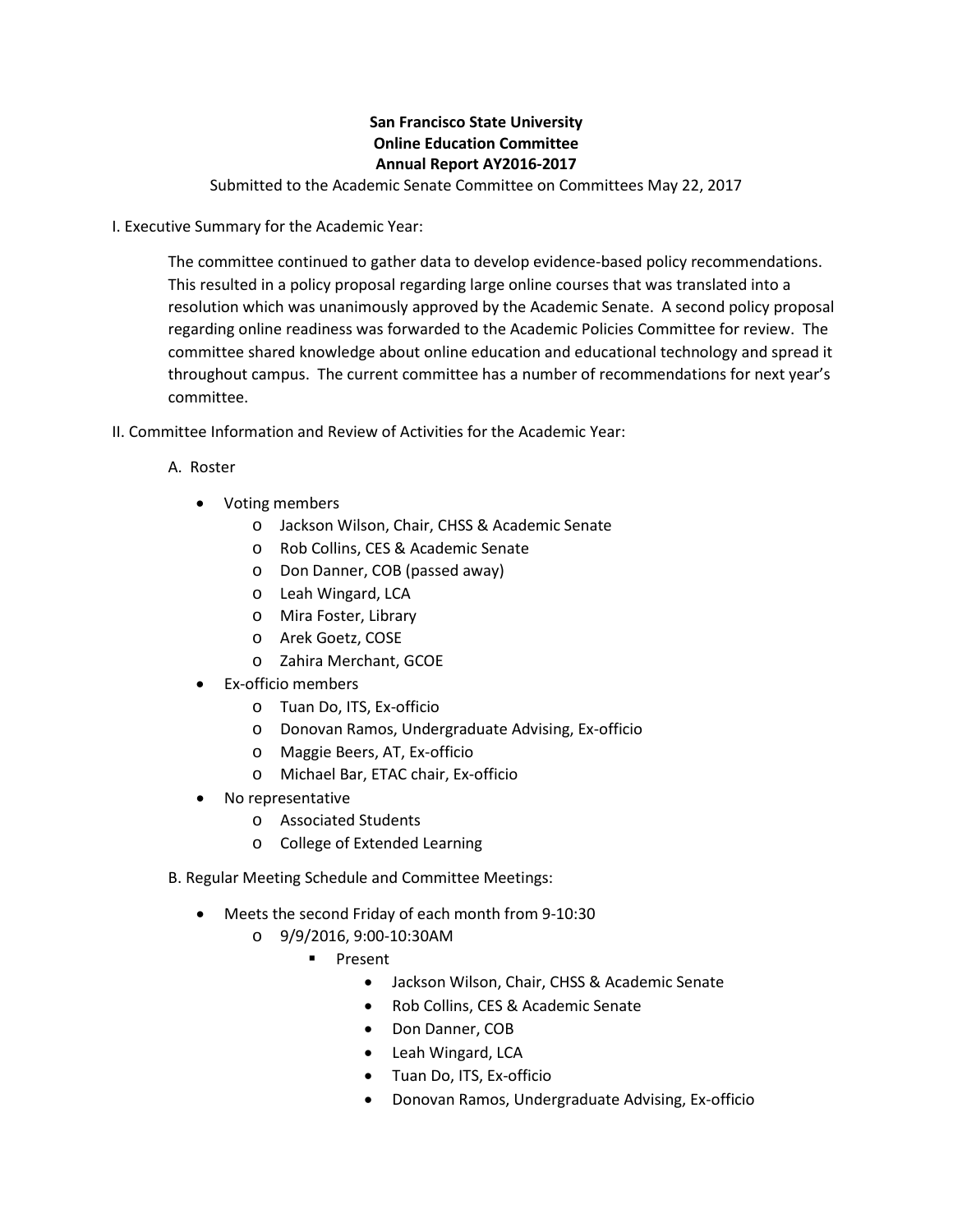- Mira Foster, Library
- Not present
	- Maggie Beers, AT, Ex-officio
	- Michael Bar, ETAC chair, Ex-officio
	- Arek Goetz, COSE
	- Zahira Merchant, GCOE
	- *No representative*, Associated Students
	- *No representative*, College of Extended Learning
- o 10/14/2016, 9:00-10:30AM
	- **Present** 
		- Jackson Wilson, Chair, CHSS & Academic Senate
		- Maggie Beers, AT, Ex-officio
		- Michael Bar, ETAC chair, Ex-officio
		- Rob Collins, CES & Academic Senate
		- Leah Wingard, LCA
		- Tuan Do, ITS, Ex-officio
		- Donovan Ramos, Undergraduate Advising, Ex-officio
		- Mira Foster, Library
		- Zahira Merchant, GCOE
	- Not present
		- Arek Goetz, COSE
		- Don Danner, COB
		- *No representative*, Associated Students
		- *No representative*, College of Extended Learning
- o 11/18/2016, 9:00-10:30AM
	- **Present** 
		- Jackson Wilson, Chair, CHSS & Academic Senate
		- Maggie Beers, AT, Ex-officio
		- Michael Bar, ETAC chair, Ex-officio
		- Rob Collins, CES & Academic Senate
		- Leah Wingard, LCA
		- Tuan Do, ITS, Ex-officio
		- Donovan Ramos, Undergraduate Advising, Ex-officio
		- Mira Foster, Library
		- Arek Goetz, COSE
		- Zahira Merchant, GCOE
	- Not present
		- Don Danner, COB
		- *No representative*, Associated Students
		- *No representative*, College of Extended Learning
- o 12/9/2016, 9:00-10:30AM
	- **Present** 
		- Jackson Wilson, Chair, CHSS & Academic Senate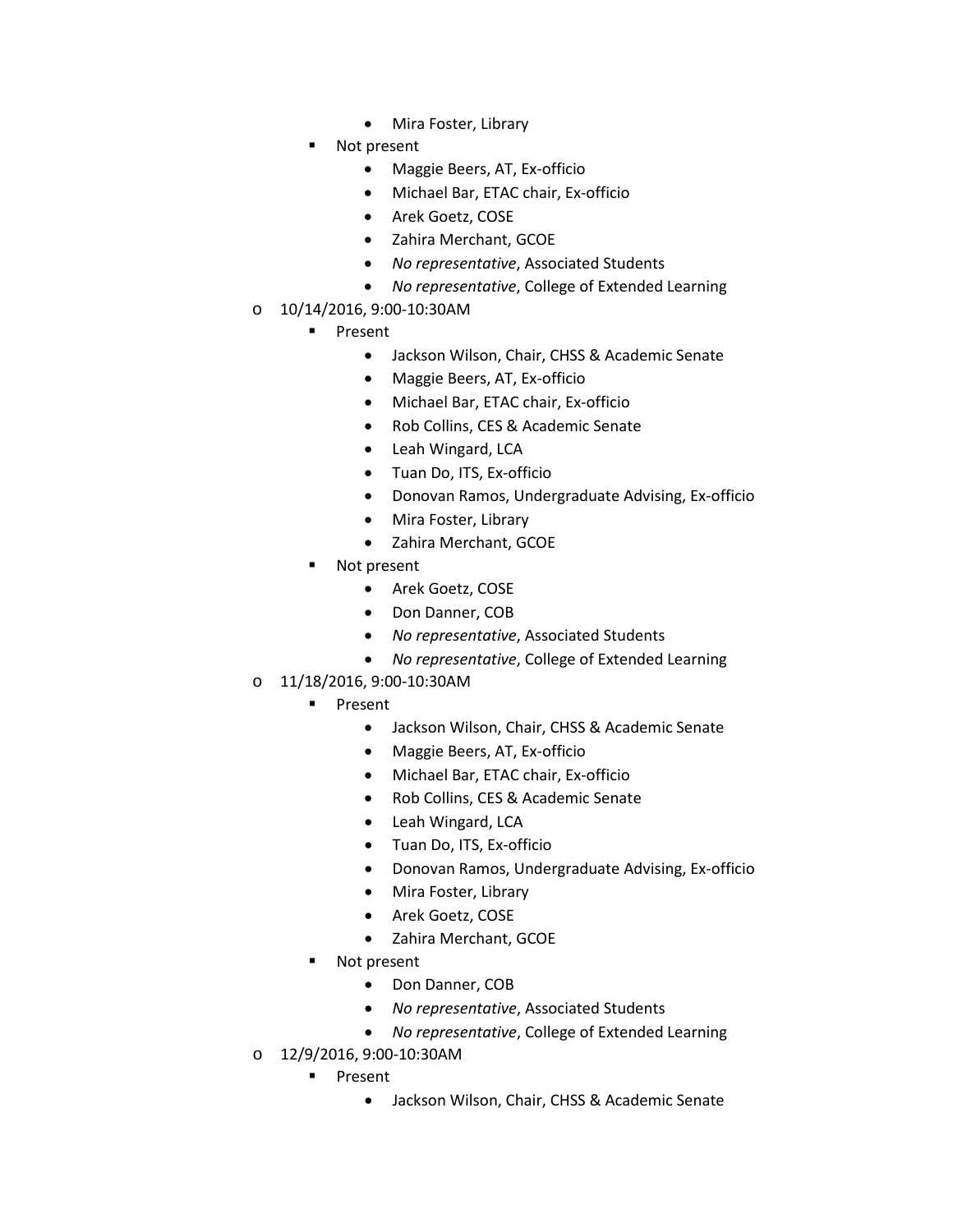- Maggie Beers, AT, Ex-officio
- Michael Bar, ETAC chair, Ex-officio
- Tuan Do, ITS, Ex-officio
- Mira Foster, Library
- Not present
	- Donovan Ramos, Undergraduate Advising, Ex-officio
	- Zahira Merchant, GCOE
	- Leah Wingard, LCA
	- Arek Goetz, COSE
	- Rob Collins, CES & Academic Senate
	- Don Danner, COB
	- *No representative*, Associated Students
	- *No representative*, College of Extended Learning
- o 2/10/2017, 9:00-10:30AM
	- **Present** 
		- Jackson Wilson, Chair, CHSS & Academic Senate
		- Maggie Beers, AT, Ex-officio
		- Michael Bar, ETAC chair, Ex-officio
		- Rob Collins, CES & Academic Senate
		- Leah Wingard, LCA
		- Tuan Do, ITS, Ex-officio
		- Donovan Ramos, Undergraduate Advising, Ex-officio
		- Mira Foster, Library
		- Arek Goetz, COSE
		- Zahira Merchant, GCOE
	- Not present
		- *No representative*, COB
		- *No representative*, Associated Students
		- *No representative*, College of Extended Learning
- o 3/10/2017, 9:00-10:30AM
	- **Present** 
		- Jackson Wilson, Chair, CHSS & Academic Senate
		- Maggie Beers, AT, Ex-officio
		- Michael Bar, ETAC chair, Ex-officio
		- Rob Collins, CES & Academic Senate
		- Leah Wingard, LCA
		- Tuan Do, ITS, Ex-officio
		- Donovan Ramos, Undergraduate Advising, Ex-officio
		- Mira Foster, Library
		- Arek Goetz, COSE
	- Not present
		- Zahira Merchant, GCOE
		- *No representative*, COB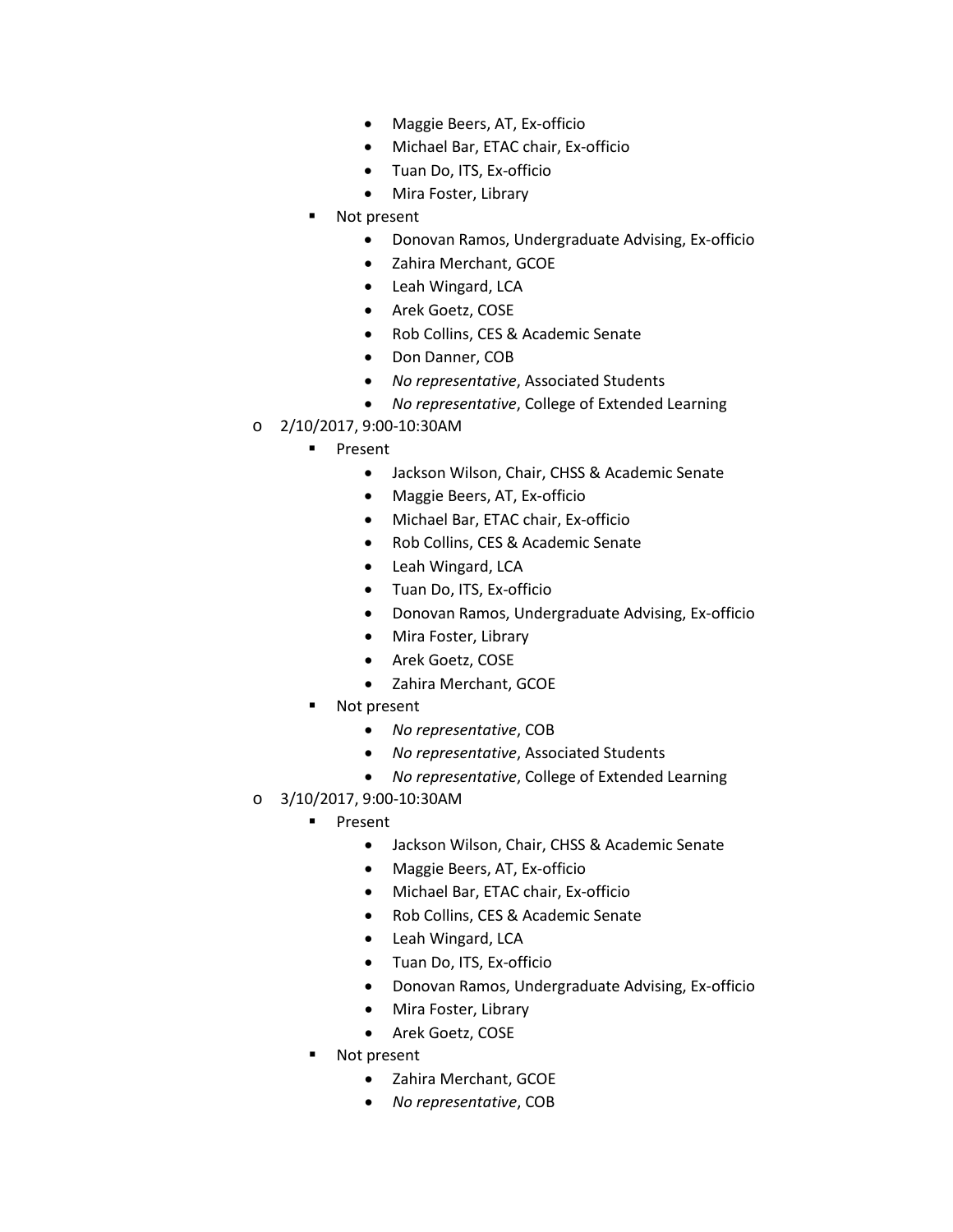- *No representative*, Associated Students
- *No representative*, College of Extended Learning
- o 4/14/2017, 9:00-10:30AM
	- **Present** 
		- Jackson Wilson, Chair, CHSS & Academic Senate
		- Maggie Beers, AT, Ex-officio
		- Michael Bar, ETAC chair, Ex-officio
		- Rob Collins, CES & Academic Senate
		- Leah Wingard, LCA
		- Zahira Merchant, GCOE
		- Bryan Wada (representing Tuan Do), ITS, Ex-officio
		- Donovan Ramos, Undergraduate Advising, Ex-officio
	- Not present
		- Mira Foster, Library
		- Arek Goetz, COSE
		- *No representative*, COB
		- *No representative*, Associated Students
		- *No representative*, College of Extended Learning
- o 5/12/2017, 9:00-10:30AM
	- **Present** 
		- Jackson Wilson, Chair, CHSS & Academic Senate
		- Maggie Beers, AT, Ex-officio
		- Michael Bar, ETAC chair, Ex-officio
		- Rob Collins, CES & Academic Senate
		- Mira Foster, Library
		- Leah Wingard, LCA
		- Zahira Merchant, GCOE
		- Bryan Wada (representing Tuan Do), ITS, Ex-officio
		- Donovan Ramos, Undergraduate Advising, Ex-officio
	- Not present
		- Arek Goetz, COSE
		- *No representative*, COB
		- *No representative*, Associated Students
		- *No representative*, College of Extended Learning

C. Action Items

- Shared issues of interest related to online education and educational technology during the technology updates at the start of each meeting.
- Conducted and analyzed data from interviews with online educators from all colleges to complement the online educator surveys conducted by the committee in AY2015 and AY2016.
- Submitted a policy proposal regarding large online courses to the Academic Policy Committee. This was unanimously approved by the Academic Senate as a resolution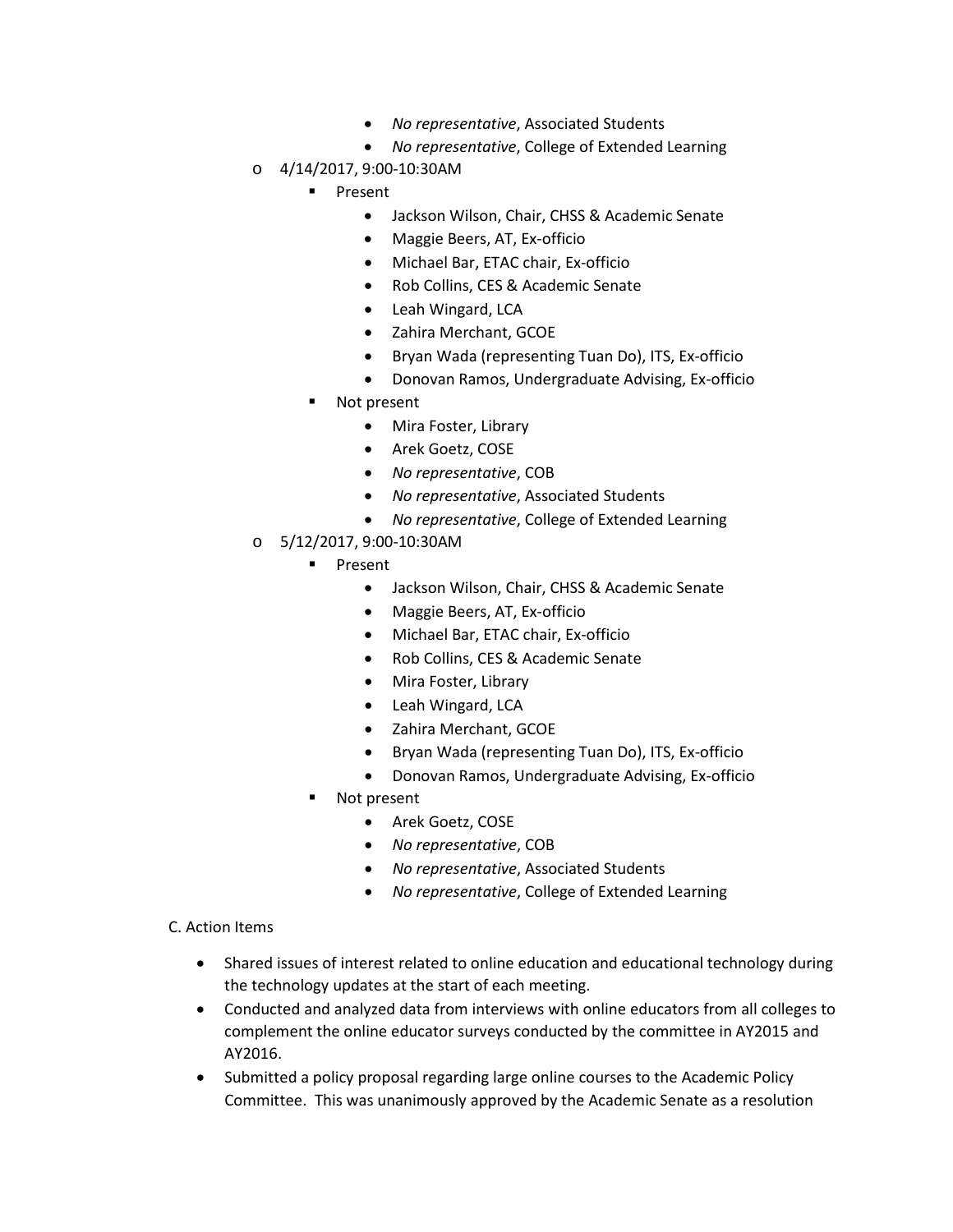during the Spring 2017 semester. It is APC's intention to further discuss the matter and propose a policy amendment during the Fall 2017 semester.

- The committee sent a policy proposal to APC to require all students to complete an online student readiness requirement.
- III. Committee Recommendations for the Upcoming Year:
	- A. Re: Committee Charge:
		- The Online Education Committee is charged with advising the Senate on technology and educational issues at SFSU.
	- B. Re: Committee Membership:
		- The committee needs CEL and Associated Students representatives.
	- C. To the Senate:
		- No changes are needed.
	- D. To next year's Committee:
		- There are some serious concerns about the impact of online education on faculty presence on campus. This includes virtual office hours. The committee should continue to explore whether there needs to be a campus-wide policy on the match between the learning mode of classes taught and the mode of office hours.
		- The use of a Learning Management System (LMS) is critical for online courses as well as increasingly so for technology enhanced classes. Although there is a policy that outlines the minimum requirements for syllabi, there is no such policy for LMS use on campus. The committee should continue to explore policy recommendations regarding LMS use.
		- Online education has multiple implications concerning ownership. Although intellectual property rights are held by the faculty that developed the course, there is an exception when there is an extraordinary level of university support. There needs to be greater clarity about how much university support is required for the institution to have partial or complete intellectual property rights for a fully online or hybrid course.
		- Research conducted by the OEC and elsewhere (e.g., CHSS Online Education Committee) revealed that the number of hybrid or fully online courses that have the appropriate learning mode coded into the course schedule may be the minority. This means that students may be signing up for a partially or fully online course and not realize that the course will be not taught exclusively using a face-to-face format. There may be a role for the committee for increasing proper coding of the learning mode so that students and the institution are more aware of the actual learning mode used by different courses.
		- Scheduling physical space is an issue for hybrid courses. On the one hand, a class may reserve classroom space for all their class meetings, including classroom space being reserved for class sessions that will never physically meet during that time. Constraints to physical space on this campus have been identified as a major factor in students graduating in a timely manner. Therefore, incorrectly reserving physical space